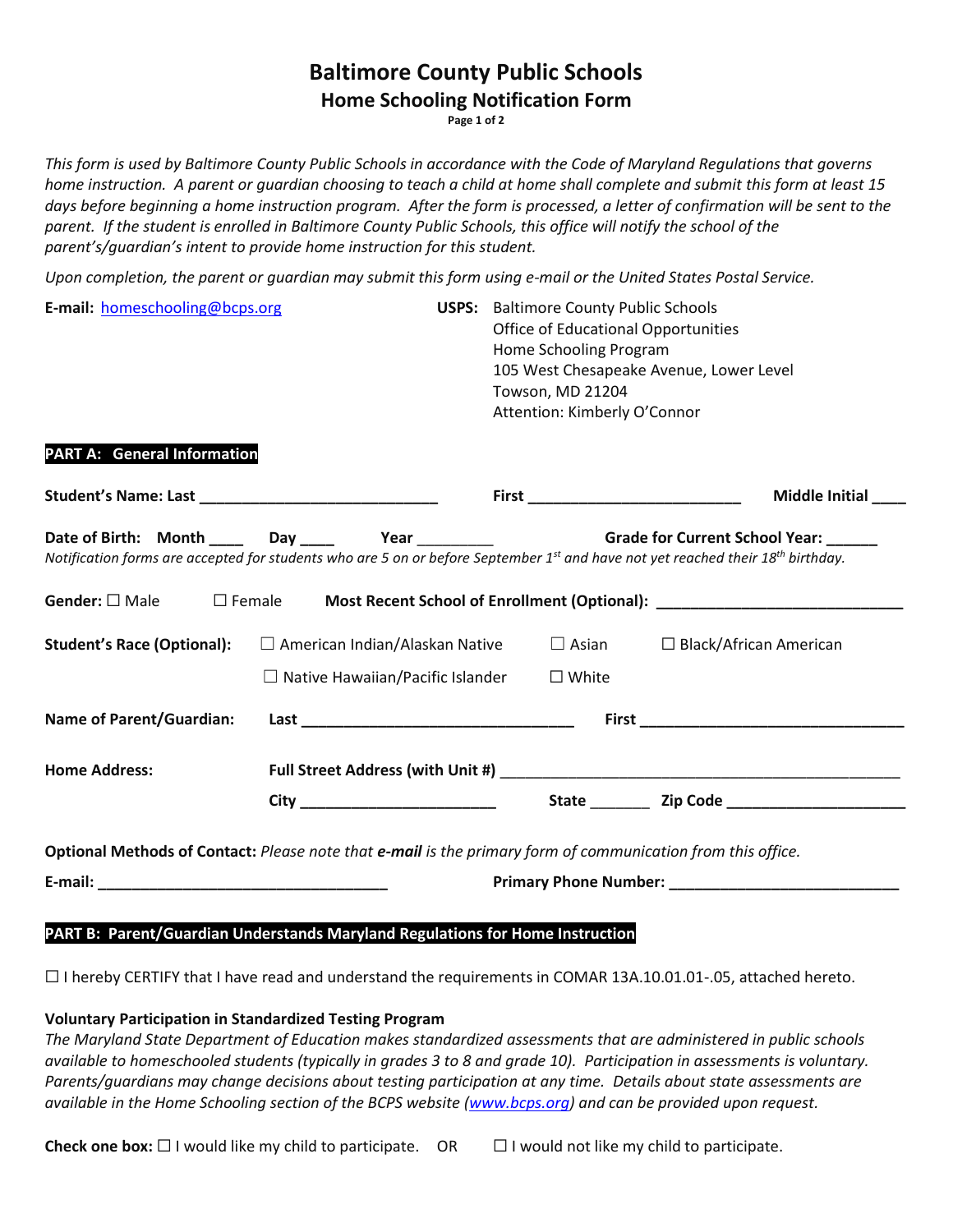### **Home Instruction Notification Form**

**Page 2 of 2**

**Name of Student: \_\_\_\_\_\_\_\_\_\_\_\_\_\_\_\_\_\_\_\_\_\_\_\_\_\_\_\_\_\_\_\_\_\_\_\_\_\_\_**

### **PART C: Required Supervision of Home Instruction Program**

*Parents/Guardians must choose between attending portfolio reviews with Baltimore County Public Schools (Option A) or being supervised by a church organization or nonpublic school that is registered with the Maryland State Department of Education. Parents/guardians may change decisions about supervision by notifying this office.*

**Parents selecting OPTION A (Portfolio Reviews by Baltimore County Public Schools)** will maintain a portfolio of materials which demonstrates that regular, thorough instruction is being provided according to COMAR 13A.10.01.01C, .01D, and .01E. The portfolio will be reviewed by the local school system's personnel at least twice during the year at a mutually agreeable time and place. In Baltimore County, portfolio reviewers meet with parents/guardians at libraries throughout the county during the 2nd and 4th quarters of the school year to conduct portfolio reviews.

☐ **OPTION A** - I hereby AGREE that I will comply with state regulation COMAR 13A.10.01.01C, .01D, and .01E.

**OR**

**Parents selecting OPTION B (Supervision by state approved entity/umbrella)** will provide a home instruction program under the supervision of a school or institution offering an educational program operated by a bona fide church organization according to COMAR 13A.10.01.05A (1), or under the supervision of a non-public school with a certificate of approval from the State Board of Education according to COMAR 13A.10.01.05A (2). The local school system (Baltimore County Public Schools) will verify this information. Please note that the local school system will not conduct portfolio reviews for parents providing a home instruction program under COMAR 13A.10.01.05A (1) or (2).

 $\Box$  **Option B** - I hereby CERTIFY that I will provide a home instruction program under the supervision of a non-public school with a certificate of approval from the State Board of Education, or under the supervision of a school or institution offering an educational program operated by a bona fide church organization under COMAR 13A. 10.01.05.

# Name of Approved Organization/Umbrella Group: HCHC Leadership Academy Address of Approved Organization/Umbrella: **9091 Snowden River Parkway, Ste. #1017** Columbia, Maryland 21046

### **Signature of Parent/Guardian**

*Within 15 days of receipt, this form will be processed, and a confirmation letter will be emailed to the parent/guardian unless otherwise noted by the parent.*

**Date: \_\_\_\_\_\_\_\_\_\_\_\_\_\_\_\_\_\_ Signature of Parent/Guardian: \_\_\_\_\_\_\_\_\_\_\_\_\_\_\_\_\_\_\_\_\_\_\_\_\_\_\_\_\_\_\_\_ Print Name of Parent/Guardian: \_\_\_\_\_\_\_\_\_\_\_\_\_\_\_\_\_\_\_\_\_\_\_\_\_\_\_\_\_\_\_\_\_\_\_\_\_\_\_\_\_\_\_\_\_\_\_\_\_\_\_\_\_\_\_\_\_\_\_\_\_\_\_\_**

**For Office Use Only**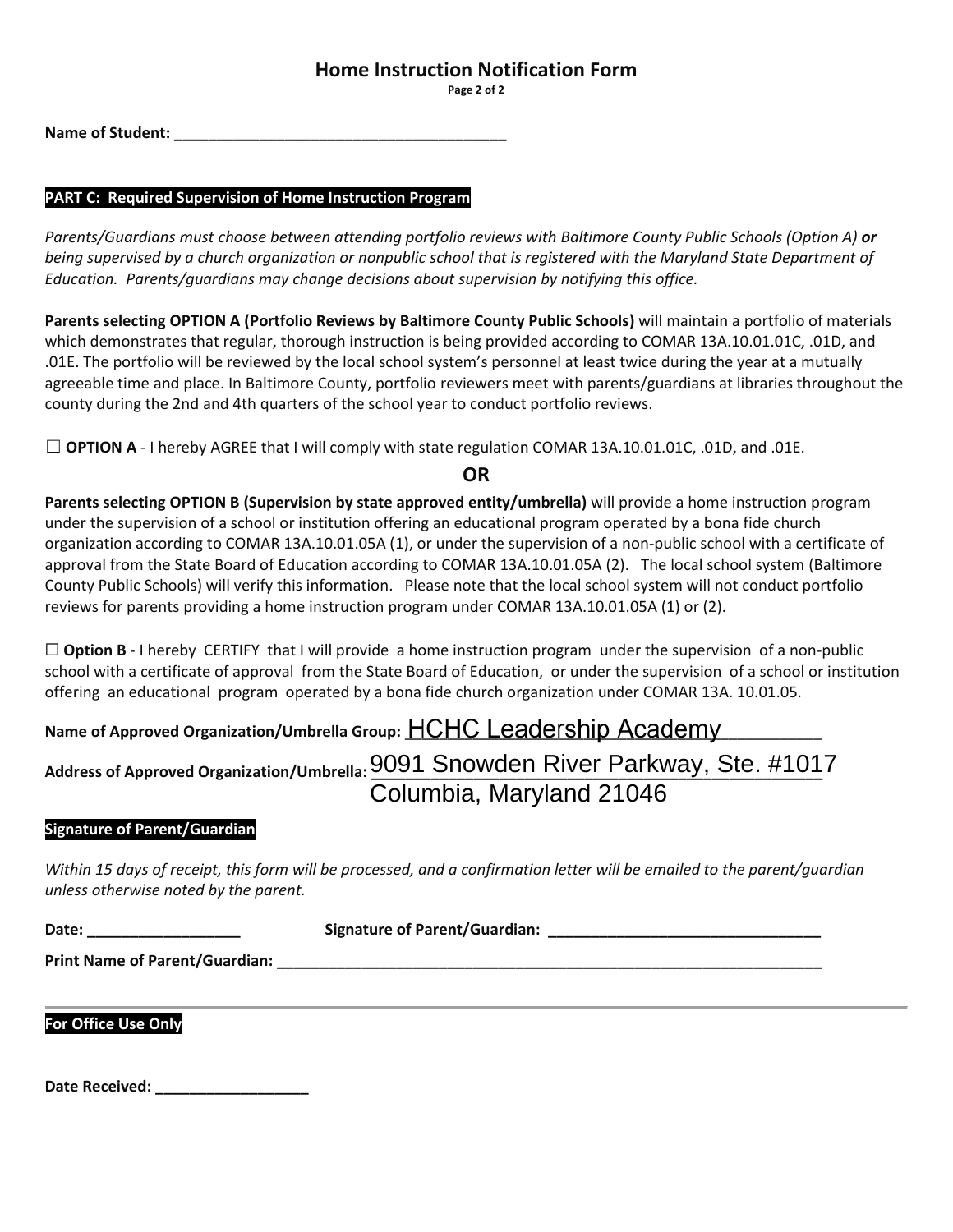## **Home Instruction Regulations for the State of Maryland COMAR 13A.10.01.01-.05**

**Page 1 of 2**

### **13A.10.01.01**

### **.1 Home Instruction Program.**

A. Purpose. The purpose of this regulation is to establish a procedure to be used by the superintendent of each local school system to determine if a child participating in a home instruction program is receiving regular, thorough instruction during the school year in the studies usually taught in the public schools to children of the same age.

### B. Written Agreement.

- (1) A parent or guardian who chooses to teach his or her child at home shall initially sign a statement on a form prescribed by the State Department of Education which:
	- (a) Indicates consent to the requirements set forth in §§C, D, and E of this regulation; and

(b) Shall be submitted to the local superintendent at least 15 days before the beginning of a home instruction program.

(2) Annual Verification. Annually thereafter, before the beginning of the school year, a parent or guardian shall verify the continuation of home schooling for his or her child with the local school superintendent or with the supervising nonpublic school or institution described in Regulation .05 of this chapter.

(3) Change in Status. A parent or guardian shall notify the local school superintendent, or the supervising nonpublic school or institution described in Regulation .05 of this chapter if a change occurs in the home school status of a child during the school year.

C. Instruction Program. The home instruction program shall:

(1) Provide regular, thorough instruction in studies usually taught in public schools to children of the same age;

(2) Include instruction in English, mathematics, science, social studies, art, music, health, and physical education; and

(3) Take place on a regular basis during the school year and be of sufficient duration to implement the instruction program.

D. Educational Materials. A parent or guardian who chooses to teach a child at home shall maintain a portfolio of materials which:

(1) Demonstrates the parent or guardian is providing regular, thorough instruction during the school year in the areas specified in §C (1) and (2);

(2) Includes relevant materials, such as instructional materials, reading materials, and examples of the child's writings, worksheets, workbooks, creative materials, and tests;

(3) Shall be reviewed by the local superintendent or the superintendent's designee at the conclusion of each semester of the local school system at such times as are mutually agreeable to the local superintendent or designee and the parent or guardian.

E. A parent or guardian shall agree to permit a representative of a local school system to review the portfolio of educational materials, discuss the instructional program, and observe instruction provided that all of the following requirements are met:

(1) The review is at a time and place mutually agreeable to the representative of the local school system and the parent or guardian;

- (2) The purpose of the review is to ensure that the child is receiving regular, thorough instruction as set forth in §C;
- (3) There are not more than three reviews during a school year.
- F. Additional Requirements. A local school system may not impose additional requirements for home instruction programs other than those in these regulations.